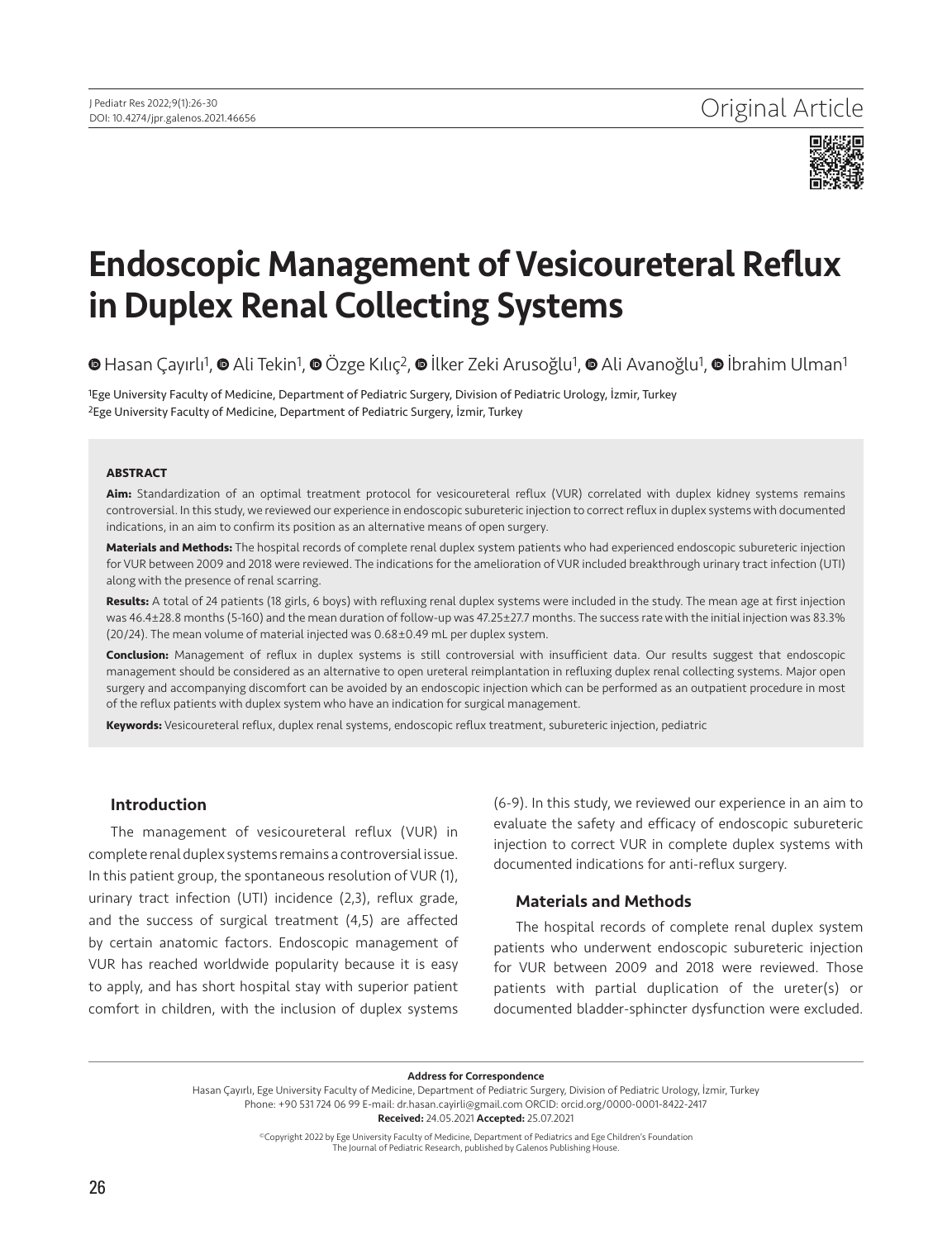The indications for VUR correction included breakthrough UTI or the existence of renal scarring. Breakthrough UTI was defined as one with fever (>38 °C) and proven with a catheter collected urine culture that happened during a course of antibiotic prophylaxis. Lower UT (LUT) functions were evaluated by detailed anamnesis (such as constipation, storage/voiding symptoms), voiding frequency/volume chart, uroflow studies, bladder wall thickness, and post-void residual measurement for those children who had voluntary control over their LUT function. If the child was <5 years of age and did not have voluntary control, LUT function was accepted as normal if the bladder wall thickness and post-void residual measurements were in range. Invasive urodynamic studies were not routinely used to evaluate LUT function. All families were informed about VUR treatment options and the expectations regarding their success rates in duplex systems. The choice of an open or endoscopic method was left to the family as a treatment method. Those who elected for open surgery were not included in this study. Informed consent was obtained from the parents/ legal guardians of the patients before the procedure. Data including preoperative and postoperative VUR grades, the presence of contralateral VUR, the presence of ureterocele, the site of refluxing renal moiety, the amount of injected material, patient demographics, and the success rates following endoscopic treatment were recorded.

Reflux classification was made according to the International Reflux Study in Children, also known as the International Classification (10). The procedure was performed via 9.5 Fr., 0° cystoscope (Storz, Tuttlingen, Germany) under general anesthesia. Polyacrylate polyalcohol copolymer (PPC) (Vantris®, Promedon, Argentina) was applied submucosally at the most suitable position(s) of the ureteral orifices until the creation of a significant

bulge using a Williams cystoscopic injection needle (Cook Medical®, Bloomington, USA). A standard method was not applied for subureteric injection, and injections were made at the appropriate place(s) and in the appropriate number according to the anatomical features. All procedures were performed according to the outpatient protocol and complete resolution of reflux in voiding cystourethrogram (VCUG) obtained at least three months after injection was defined as the success criterion. If persistent reflux was detected, the injection was repeated, or open surgery was performed depending on clinical features and parental choice.

Ultrasound examinations were carried out at the first, third, and sixth months for post-operative control, and afterward, performed yearly for the follow-up of findings such as increased or newly developed hydroureteronephrosis suggesting obstruction. The approval for this study was obtained from the Ethics Committee of Ege University Faculty of Medicine, under the number 20-5.1T/27.

## Results

Twenty-four patients (18 girls, 6 boys) with refluxing duplex kidneys were involved in the study. The mean age was 46.4±28.8 months (5-160) at first injection, and the mean duration of follow-up was 47.25±27.7 months. Pre-operative scintigraphic examination revealed a loss of function in 14 patients and localized scarring in 6 patients. The success rate with the initial injection was 83.3% (20/24). The success rates for grade IV and grade V reflux in duplex systems were 80% and 83.3%, respectively. The mean material volume injected was 0.68±0.49 mL per duplex system at the first injection. A flowchart showing the overall management steps for the study group is summarized in Figure 1.



**Figure 1.** The steps of overall management for the study group *OAB: Overactive bladder, UTI: Urinary tract infection*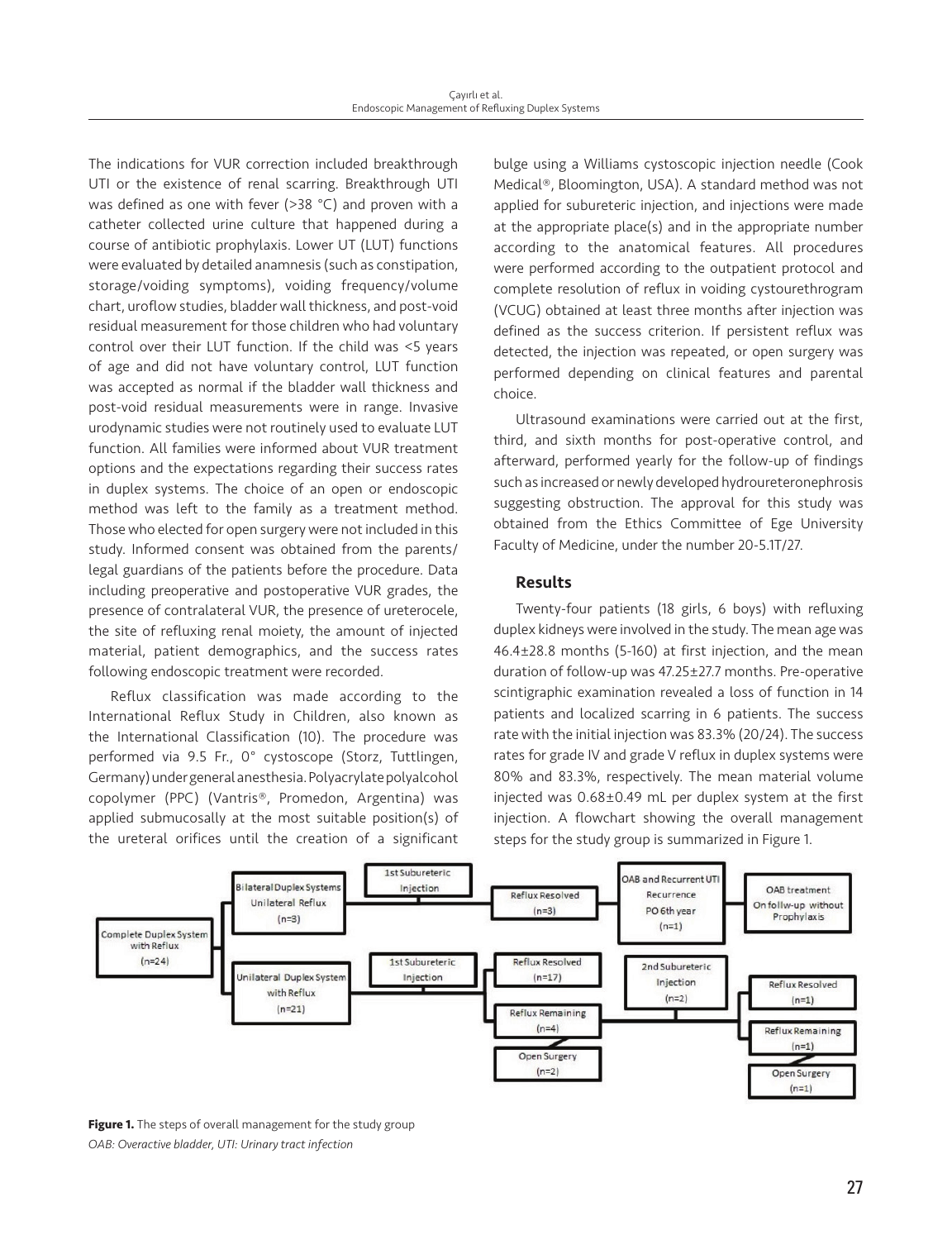Twenty-one of the 24 patients had unilateral, and 3 had bilateral duplex systems with unilateral reflux. Fourteen patients had reflux to the left and 10 patients to the right kidney. Eighteen patients had reflux to the lower moiety, one patient only had reflux to the upper moiety, and 5 patients had reflux to both upper and lower moieties. Six ureters had grade V reflux, 10 had grade IV reflux, 8 had grade III reflux, and 5 had grade II reflux. Twelve patients had a unilateral refluxing duplex system coexisting with contralateral reflux into a single system, and all refluxing units were treated successfully with a single injection in these patients.

Twenty of the 24 patients (83.3%) were treated successfully at the first injection. Two of 4 patients were treated with a second endoscopic subureteric injection, and only one of these succeeded. Two of the 4 patients whose first subureteric injection failed had metachronous contralateral reflux. Eventually, 3 patients had an open surgical procedure for persistent VUR. In these cases, ureteroneocystostomy was performed in line with the choices of the families. During the open surgeries, subureteric injection materials did not complicate ureteric dissection.

Two of the patients had incised ureteroceles, and reflux (one to the upper moiety and the other one to the lower moiety) was treated successfully with the first subureteric injection in both cases. One of them had recurrent UTI in the postoperative  $6<sup>th</sup>$  year. She also had complaints of overactive bladder (OAB). VCUG revealed recurrent grade III VUR to the upper moiety. OAB was treated with anticholinergics, and she did not have any subsequent UTI on the follow-up without prophylaxis. Our patients did not have gross hematuria or urinary retention, and neither early post-operative febrile UTI episodes nor new-onset hydronephrosis were seen on follow-up.

## **Discussion**

Renal duplication, which is the UT's most common congenital abnormality, has an incidence of 0.8% to 2% (3 4,11,12). Duplex systems can be associated with nearly 8% of children admitted to the hospital with febrile UTIs (9,13,14), and VUR is present in 70% of these children (2-4,12). VUR has an incidence of 56% in patients with a duplex system and occurs in the lower moieties in 75% of cases (1). As compatible with the literature, 18 of 24 patients (75%) had reflux into the lower moiety in our study.

In VUR patients, long-term antibiotic prophylaxis is not without concerns, such as increased bacterial resistance, and a high rate of recurrent UTI (1,4,15). On the other hand,

the spontaneous resolution rate, especially of high-grade VUR in duplex systems, is lower in comparison to single renal systems due to the anatomic configuration of the region (1,4,7,8), and these patients have a greater likelihood of recurrent UTI and renal parenchymal scarring (4,8,13). Hunziker et al. (4) reported a febrile UTI rate of 4.1% in their study, with Dextranomer/Hyaluronic acid (Dx/HA) injection for VUR in duplex system patients. In our study, one patient (4.1%) had recurrent febrile UTI in the follow-up, and she was the only patient who had new renal scarring and long-term recurrence of VUR despite initially successful endoscopic treatment.

While open surgery is accepted as the gold standard with a success rate of over 95%, it is more complex and carries a higher risk of complications than for singlesystem cases due to anatomical variations (8,16). Similar to those with single-system reflux, the advantages of the STING procedure in a refluxing duplex system are that it can be performed with a short anesthesia time and is well tolerated so that it can be performed as an outpatient procedure (6,7,16). STING is currently recommended for use in complex VUR, including duplex systems (16). In our study group, breakthrough UTI and renal parenchymal scarring were the indications for surgical treatment. The families were informed about open and endoscopic surgical techniques, and they were allowed to decide on the surgical treatment method.

There are controversies regarding endoscopic treatment. Repeated injections for unsuccessful attempts increase the number of anesthesia sessions. Furthermore, its success rate may decrease with time, and the treatment may even become ineffective at long-term follow-up (16). In a multicenter trial, between 6 months and 3 years, the late recurrence rate was 21% after subureteric Dx/HA injection for VUR treatment (17,18). Only one of our patients who presented with OAB and recurrent UTI complaints and was treated medically had recurrent reflux during 6 years of follow-up. Since we do not perform routine VCUG in our patients without symptoms during long-term follow-up, we cannot give a figure regarding reflux recurrence rates over a long-term in our series.

The overall ratio of VUR resolution increases with multiple endoscopic injections (9). In our series, the families of 4 patients with unsuccessful first injections were given repeat injection or open surgery options. Only two families preferred the second injection, and the other two preferred open surgery. One of the two patients was successfully treated with a second injection, and the other patient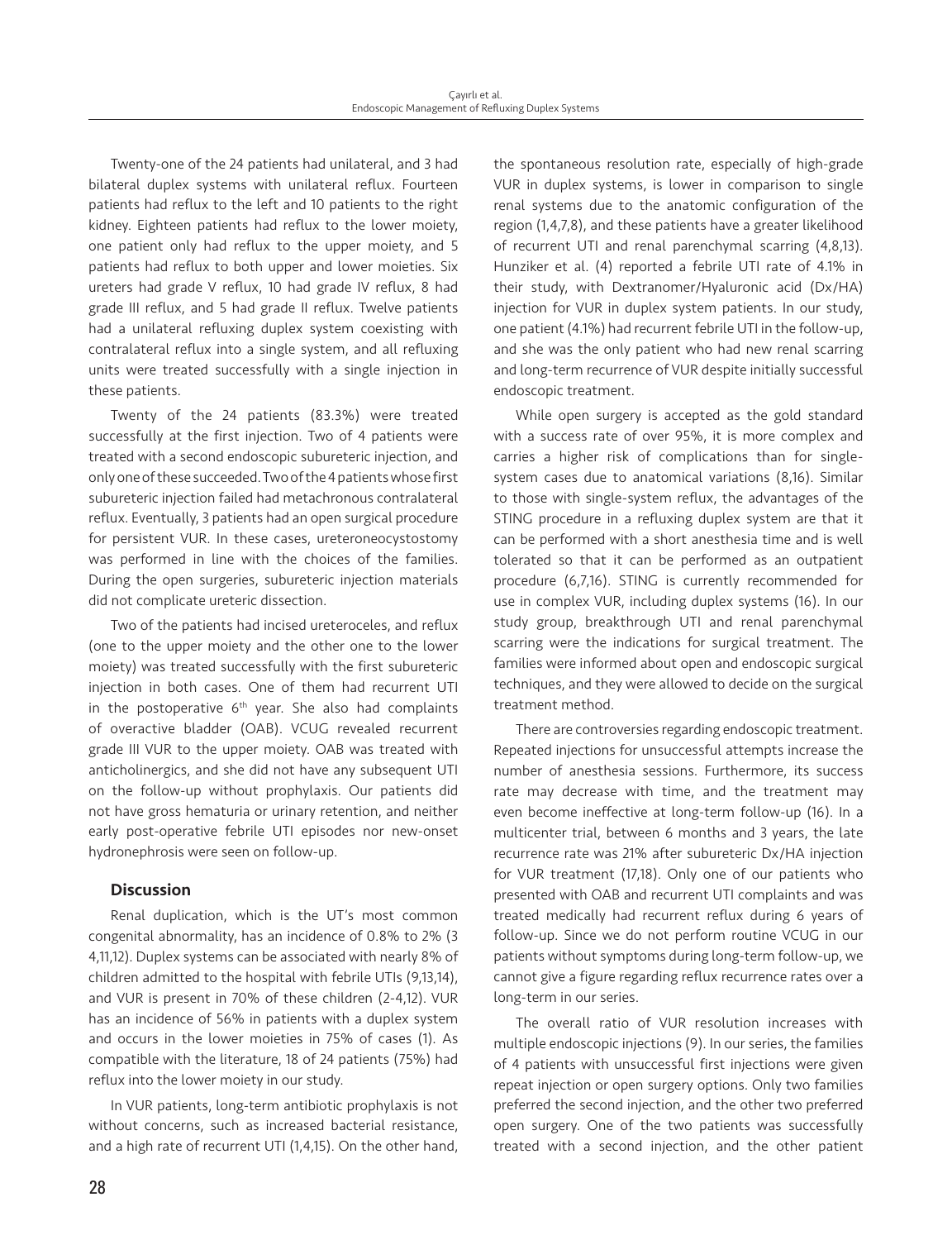needed open surgery after the second failure via injection. The resolution rate of reflux in our patients was 83.3% (20 of 24 patients) after the first injection and this increased to 87.5% after the second injection.

In a systemic review of published studies on the endoscopic management of VUR in patients with the duplex systems, the predicted probability of success was reported to be 68% for the single system and 64% for the duplex system (4,8). In our series, the success rate with the first injection was higher than for similar studies in the literature. Since subureteric injections in our patients were not performed by a single surgeon or with a standardized method, the reason for this high success may be related to the injected material.

Kocherov et al. (19), in a multicenter survey study, found the success rate to be 93.8% (759 of 809 renal units) after the first PPC injection, including both primary and complex VUR patients. Furthermore, Tekin et al. (20) obtained a higher success rate for the first injection in the PPC group (90.5%) than in the Dx/HA group (62.4%) in their study which included 260 primary and secondary VUR patients. These high success rates published in the literature show that our high success rates in endoscopic VUR treatment in duplex systems may be related to the material used for subureteric injection. Although PPC is known to have a relatively high success rate in the treatment of endoscopic VUR, postoperative obstruction was also reported in relation to the amount of material used (above 2 mL) at a rate of 11% requiring treatment and 5.6% requiring open surgical treatment in the study of De Badiola et al. (21) in 2013. The postoperative obstruction rate was only 0.7% after subureteric injection of Dx/HA up to 1 ml in the study of Vandersteen et al. (22) in 2006. Urinary obstruction was not observed in any of our patients in the follow-up of mean 47 months; thus, the mean volume injected per duplex system was 0.68 mL in our study. Hunziker et al. (4) reported the success rate to be 67.2% with grade IV and 45.5% with grade V reflux in complete duplex systems. In our study, the success rate for grade IV reflux in duplex systems was 80%, and for grade V reflux, it was 83.3%. These high success rates support the idea that subureteric injection therapy can be preferred in duplex system patients with high-grade reflux. Moreover, in 5 patients with upper and lower moiety reflux, the success rate was as high as 80% with the first injection and 100% with the second.

#### Study Limitations

Our study has some limitations. It was a retrospective study and we did not have a control group. In duplex

systems, the distance between the anatomic features and the location of duplicated ureteral orifices may differ. Although the puncture site of the needle can be standardized in the STING method for single system ureters, this is not easy to achieve for duplex systems. The injection number per operation or method could not be analyzed statistically in this study due to the low number of patients in the groups.

Although there are studies with higher patient numbers, the high success rate of our study is noteworthy (3,6). While the parents were routinely informed, the possibility that some parents did not report the occurrence of febrile UTI after recovery from VUR should be considered. Prospective randomized studies are required to confirm our results.

#### Conclusion

The management of reflux in duplex systems is still controversial and there is insufficient data. Our results suggest that endoscopic management should be considered as an alternative to open ureteral re-implantation in refluxing duplex renal collecting systems. Major open surgery and its accompanying discomfort can be avoided by an endoscopic injection, which can be performed as an outpatient procedure in most reflux patients with a duplex system who have an indication for surgical management.

Acknowledgements: The authors certify that they have no affiliations with or involvement in any organization or entity with any financial or non-financial interest in the subject matter or materials discussed in this manuscript.

#### **Ethics**

Ethics Committee Approval: The study was approved by the Ethics Committee of Ege University Faculty of Medicine (approval date: 29.05.2020; approval no: 20-5.1T/27).

Informed Consent: Informed consent was obtained from the parents/legal guardians of the patients.

Peer-review: Externally peer-reviewed.

#### Authorship Contributions

Concept: H.Ç., A.T., Design: H.Ç., İ.U., Data Collection or Processing: Ö.K., İ.Z.A., H.Ç., Analysis or Interpretation: A.T., A.A., İ.U., Literature Search: H.Ç., İ.U., Writing: H.Ç., A.T., İ.U..

Conflict of Interest: The authors declare that they have no conflict of interest.

Financial Disclosure: The authors declared that this study received no financial support.